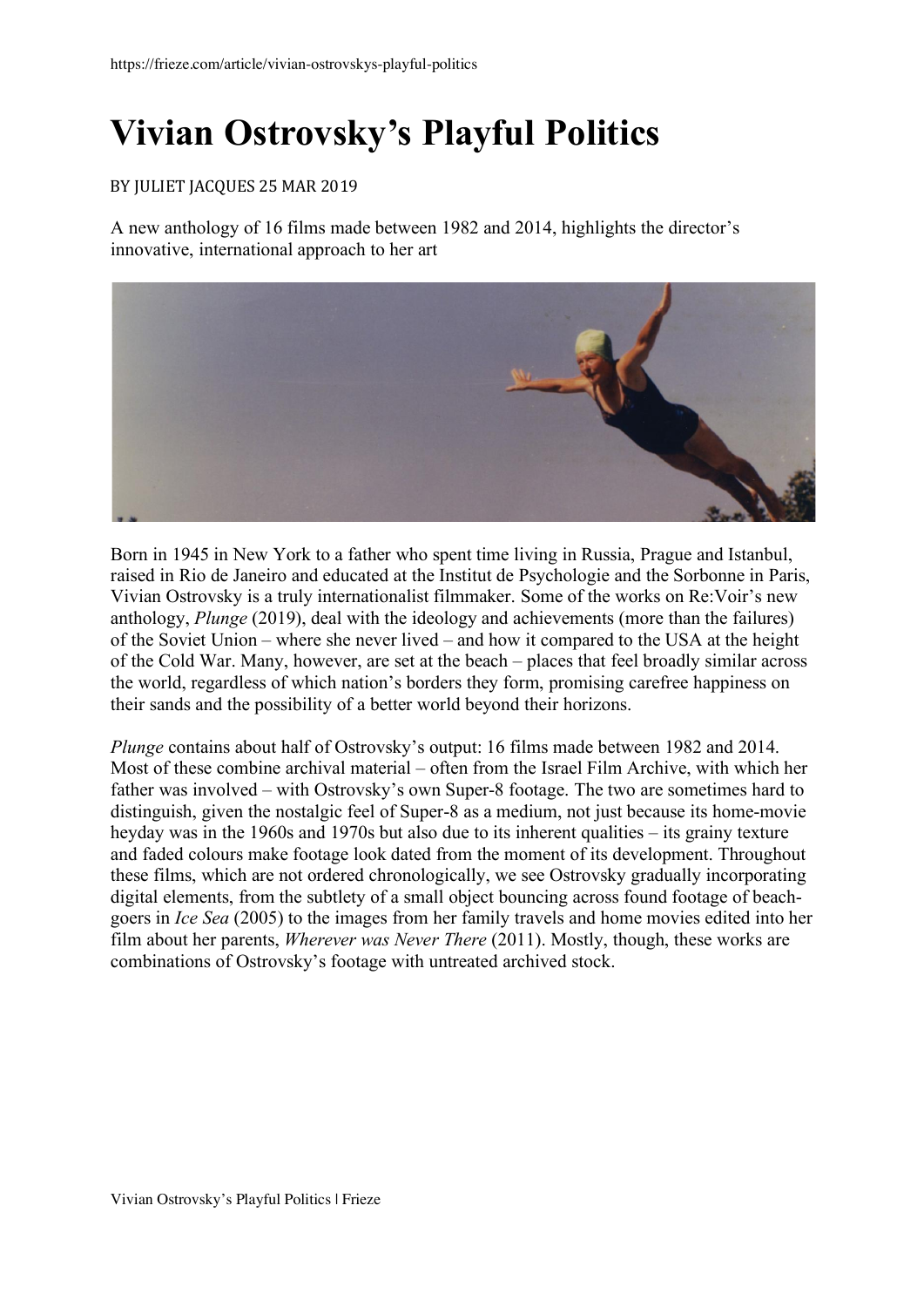

Vivian Ostrovsky, *Top Ten Designers in Paris*, 1980, film still. Courtesy: the artist and Software Productions

Some of Ostrovsky's sources should be familiar to cineastes, such as the clips in *Losing the Thread* (2014), which cuts unused footage from a collaborative project, *Top Ten Designers in Paris* (1980) with clips from the Russian actress Alla Nazimova's high-camp staging of Wilde's *Salomé* (1922), Iakov Protazanov's constructivist sci-fi melodrama *Aelita* (1924), Jack Smith's underground queer short *Flaming Creatures* (1963), Vera Chytilová's *Daisies* (1967) and work by Kenneth Anger and Federico Fellini. Conversely, *P.W. – Paintbrushes and Panels* (2010), about modern architect Paulo Werneck, was commissioned for an exhibition at Rio de Janeiro's Museum of Modern Art. The footage here keeps us anchored in Brazil, reflecting the fact that Werneck never left his homeland and so never found the international fame of his colleagues Lúcio Costa and Oscar Niemeyer; it is largely sourced from the archive that Werneck's family kept, cut together with political material more likely to be known to Brazilians than anyone else.

Ostrovsky's material is diverse, geographically and historically. *U.S.S.A.* (1985) cuts from a hammer and sickle to the Coca-Cola logo, from the Kremlin to the World Trade Center, making the inference that the Cold War empires propagated their opposing ideologies in similar ways. *Work and Progress* (1999), a two-screen work made with Yann Beauvais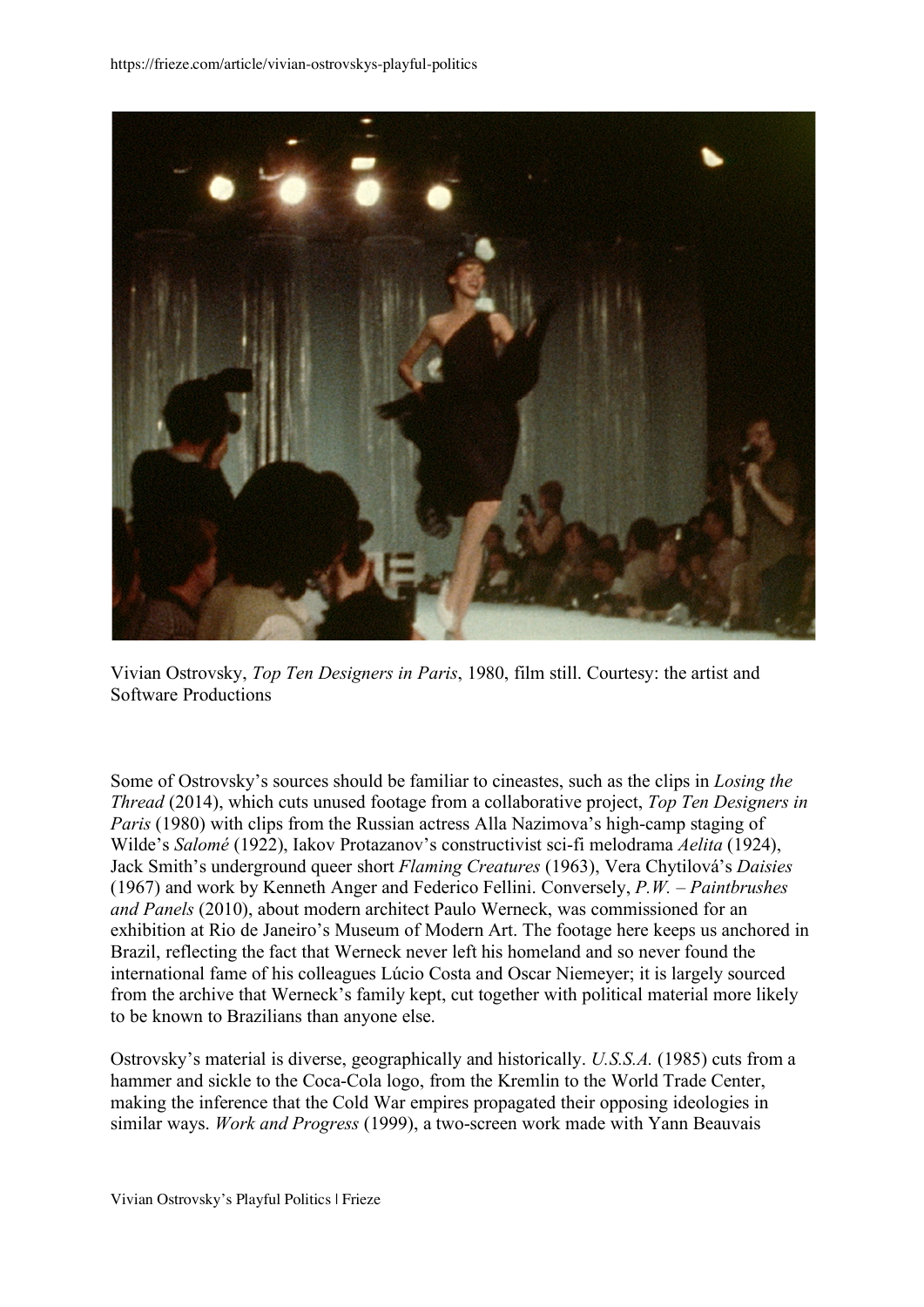https://frieze.com/article/vivian-ostrovskys-playful-politics

during the 'end of history' that had apparently occurred with the Soviet Union's collapse, was inspired by Dziga Vertov's *Man with a Movie Camera* (1929). It merges their filming of post-Soviet Moscow and Riga (including buildings designed by Sergei Eisenstein's father) with propaganda films recently donated to the Israel Film Archives after Israel's Communist Party closed down, and Super-8 films that Ostrovsky's Russian family bought her from souvenir shops. Frequently, Ostrovsky's combination of found and filmed material is playful, notably in another two-screen work, *Tatitude* (2009). Credited as 'Un Film de Ostrovstati', it was shot on the beach where Jacques Tati made *Les Vacances de Monsieur Hulot (Mr Hulot's Holiday*, 1953). In the extensive DVD booklet Ostrovsky is quoted as saying that she wanted to explore the changes that occurred in how 'people express their eccentricities through body language' between Tati's time and her own; its approach is typical of her dry, playful humour.



Vivian Ostrovsky and Yann Beauvais, *Work and Progress*, 1999, film still. Courtesy: the artists and On The Fly

Ostrovsky has an unfussy way of cutting between her material: her shifts aren't as abrupt as (say) Adam Curtis nor as rapid as Jonas Mekas, and she rarely employs the optical print trickery of Austrian filmmaker Martin Arnold, although some of her footage gets cut into a stop-motion style, or sped up to convey time lapses, as often seen in works by the London Film-Makers' Co-operative. What really links these films, then, is Ostrovsky's use of music. Like the archive footage, it is sometimes named in the credits, but often not; it is occasionally familiar, with its recognisability used for ironic effect, but more often used to create a mood than to denote anything more concrete. In one of the best films here, *Uta Makura (Pillow Poems)* (1994), which draws on Sei Shônagon's 11th-century observations of Japanese court life, Ostrovsky's moving between recordings of contemporary Japanese tourists talking or taking photos, traditional Japanese music and modern Japanese pop shifts us away from concerns about a western Orientalist gaze and instead provokes reflections about how eastern